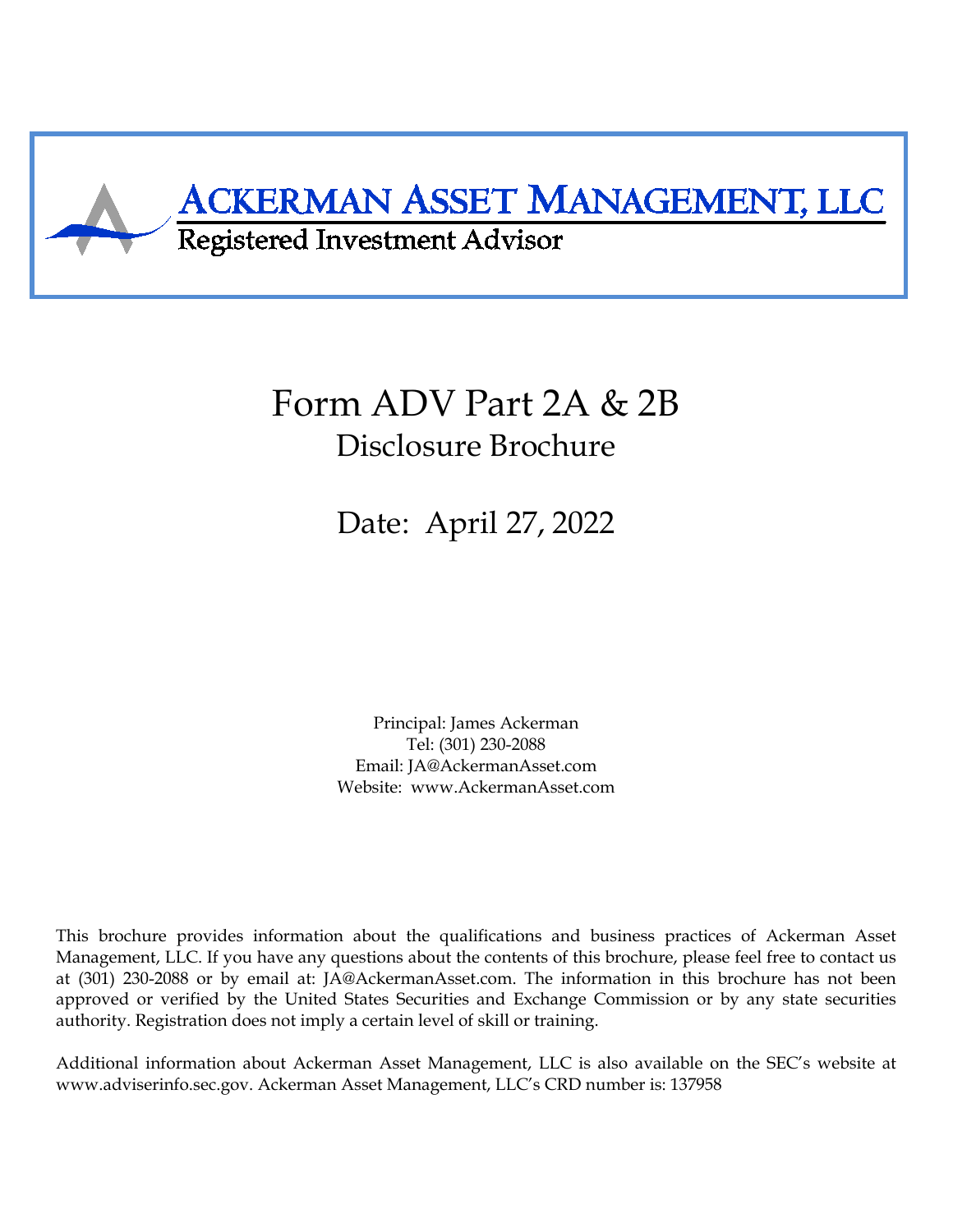# <span id="page-1-0"></span>**Item 2: Material Changes**

## A. Annual Update

The Material Changes section of this brochure will be updated annually when material changes occur since the previous release of the Firm Brochure. The Brochure was last updated on March 30, 2022.

B. Material Changes since the Last Update

None.

C. Full Brochure Available

If you have any questions or concerns regarding the content of this disclosure brochure or should you require a hard copy of this disclosure brochure be sent directly to you, please direct your inquiry to James Ackerman, by telephone 301-230-2088 or by email at JA@AckermanAsset.com.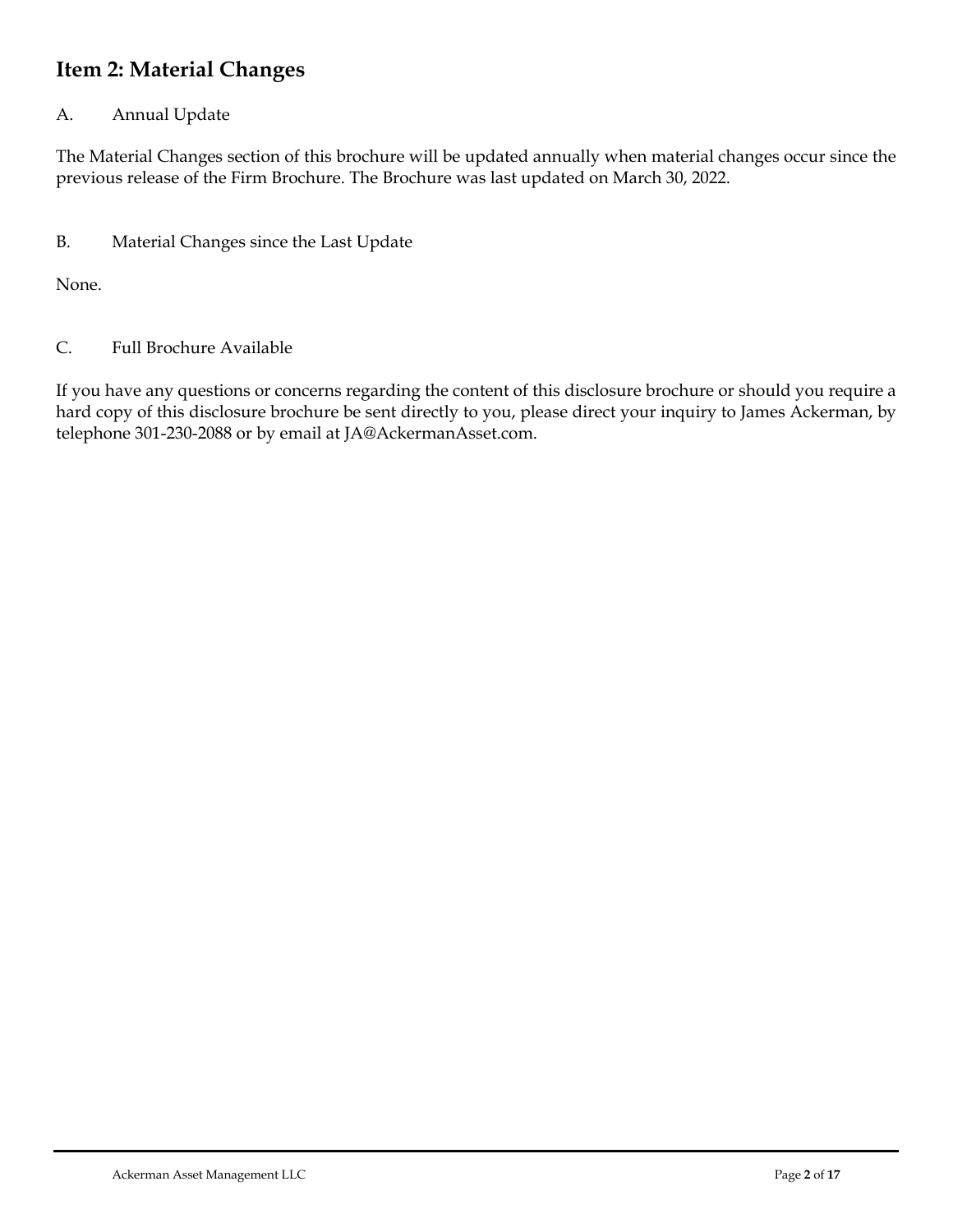# <span id="page-2-0"></span>Item 3: Table of Contents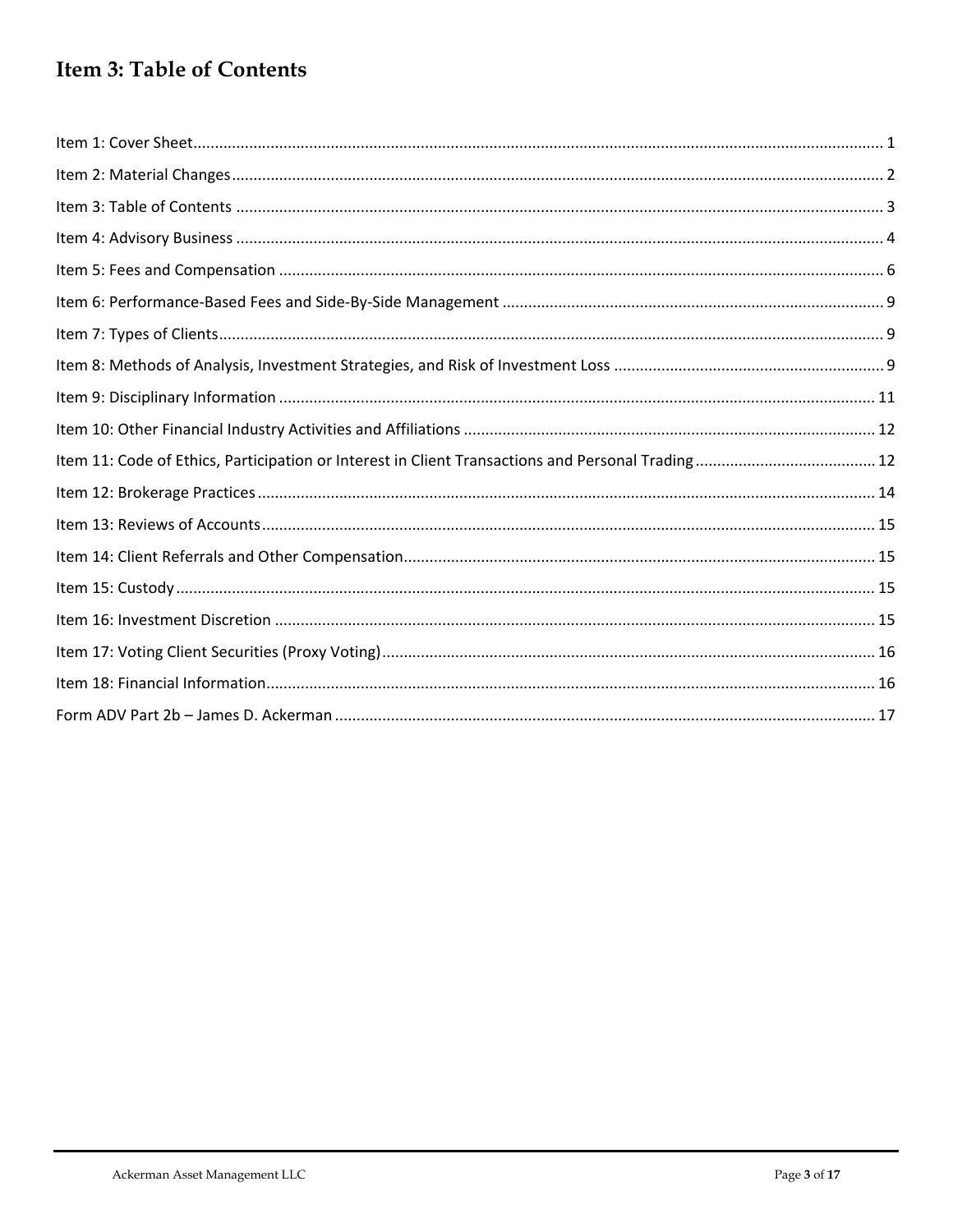# <span id="page-3-0"></span>**Item 4: Advisory Business**

## A. Description of the Advisory Firm

Ackerman Asset Management, LLC (hereinafter "AAM" or the "Firm") was founded in 2005. AAM provides investment management to individuals, high-net-worth individuals, pension and profit sharing plans, trusts, estates, charitable organizations, foundations, family offices, endowments, or other business entities. Advice is provided through consultation with the client and may include: determination of financial objectives and investment management.

Periodic reviews are also communicated to provide reminders of the specific courses of action that need to be taken. More frequent reviews occur but are not necessarily communicated to the client unless immediate changes are recommended. The initial meeting, which may be by telephone, is free of charge and is considered an exploratory interview to determine the extent to which investment management may be beneficial to the client.

B. Principal Owners

James D. Ackerman is the principal of AAM and owns 100% of the Firm.

C. Types of Advisory Services

## *Portfolio Management Services*

AAM provides continuous advice to a client regarding investment of client funds based on the individual needs of the client, as determined through personal discussions with the client and the completion of a client profile and risk questionnaire. AAM creates, manages, and supervises a client's account in accordance with the investment objectives and risk tolerance as specified by the client. AAM manages advisory accounts on a discretionary basis in order to select securities and execute transactions without consent from the client prior to each transaction. AAM does not offer dedicated financial planning services, although may perform necessary analyses to support the investment strategy.

Investment advice may be offered on any investments held by a client at the start of the advisory relationship. AAM will create a portfolio consisting of one or all of the following: individual equities, bonds, corporate debt securities, municipal securities, commercial paper, warrants, certificates of deposit, no-load, load-waived and front-load mutual funds, exchange traded funds, and other investment products. AAM does not offer and/or sell interests in private placement offerings and/or limited investment partnerships, such as, hedge funds and other pooled investment partnerships.

#### *Separately Managed Account Services*

AAM develops researches and maintains strategy-specific portfolios that are available to clients through separately managed accounts ("SMA"). The SMA strategies are available to clients if deemed suitable to the client's financial situation and objectives. Clients who receive Portfolio Management Services from AAM may also invest in an SMA strategy. In instances where the client holds an investment position in one of the SMA strategies, the allocation to the SMA strategy will not exceed 40% of the overall household assets without the client's written authorization and acknowledgement of the risks associated with having a concentrated position in international-focused securities.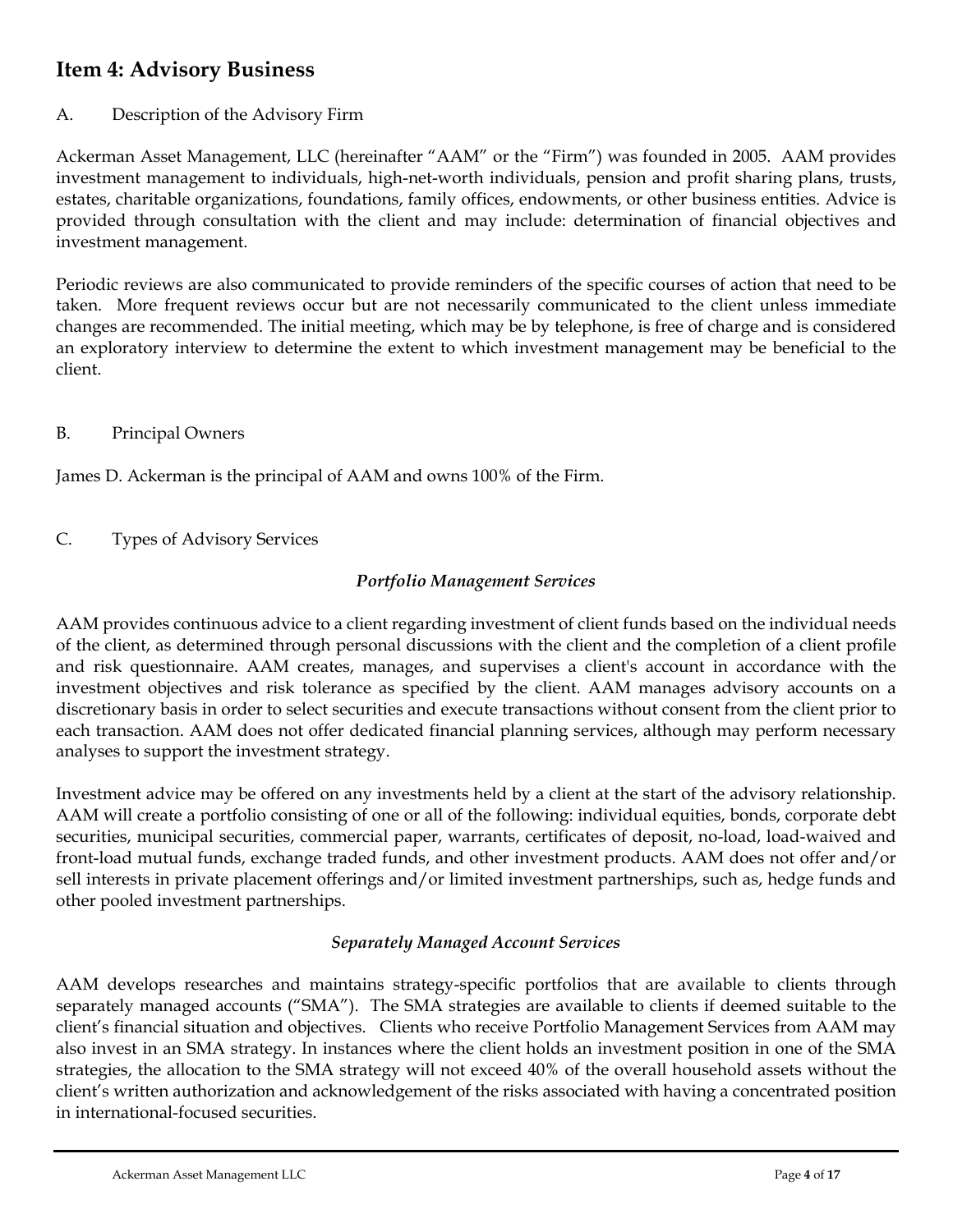It should be noted that there will be clients who are only clients of AAM due to their investment in the SMA strategies. In this situation, AAM will determine based upon the personal discussion with the client and the completion of a client profile and risk questionnaire that participation in the SMA strategy is appropriate for the client.

Clients who participate in SMA Services will be required to maintain a separate account where the strategy will be exclusively managed away from all other assets and accounts held by the client.

## *IRA Rollover Considerations*

As part of our consulting and advisory services, we provide you with recommendations and advice concerning your employer retirement plan or other qualified retirement account. When appropriate, we recommend that you withdraw the assets from your employer's retirement plan or other qualified retirement account and roll the assets over to an individual retirement account ("IRA") that we will manage. If you elect to roll the assets to an IRA under our management, we will charge you an asset-based fee as described in Item 5.

This practice presents a conflict of interest because our investment advisory representative has an incentive to recommend a rollover to you for the purpose of generating fee-based compensation rather than solely based on your needs. You are under no obligation, contractually or otherwise, to complete the rollover. Furthermore, if you do complete the rollover, you are under no obligation to have your IRA assets managed by us. You have the right to decide whether or not to complete the rollover and the right to consult with other financial professionals.

## *Consulting Services*

Clients can also receive investment advice on a more limited basis. AAM provides specific consultation and administrative services regarding investment and financial concerns of the client. This may include, but is not be limited to, advice or analysis on current or prospective outside, non-AAM assets, such as investments in a client's company 401(k) plan or other investment vehicles.

## *Retirement Plan Services*

AAM provides fiduciary advisory services to benefit plan sponsors and to the individuals who participate in those plans on a non-discretionary basis. All benefit plans that contract with AAM for ERISA advisory services must be administered by an independent third-party plan administrator and/or an independent third-party custodian. Participants in such plans may have the option to utilize model portfolios comprised of multiple mutual funds that cover a variety of markets and asset allocations in addition to a selection of target date funds.

The Plan Sponsor determines whether advisory services fees for the Plan are to be paid by the Sponsor or to be passed on to the Plan Participant. If a Plan Participant chooses to invest in a self-directed brokerage account, in benefit plans where that feature is available, AAM disclaims any fiduciary obligation for those assets and does not charge an advisory fee on those assets to the Plan Sponsor or a Plan Participant.

Services offered to Plan Sponsors and through those Plans, to the Plan Participants may include:

• the non-discretionary selection of plan participant investment options (mutual funds from unaffiliated providers) and design of efficient portfolios across the risk/return spectrum comprised of some of the mutual fund options recommended;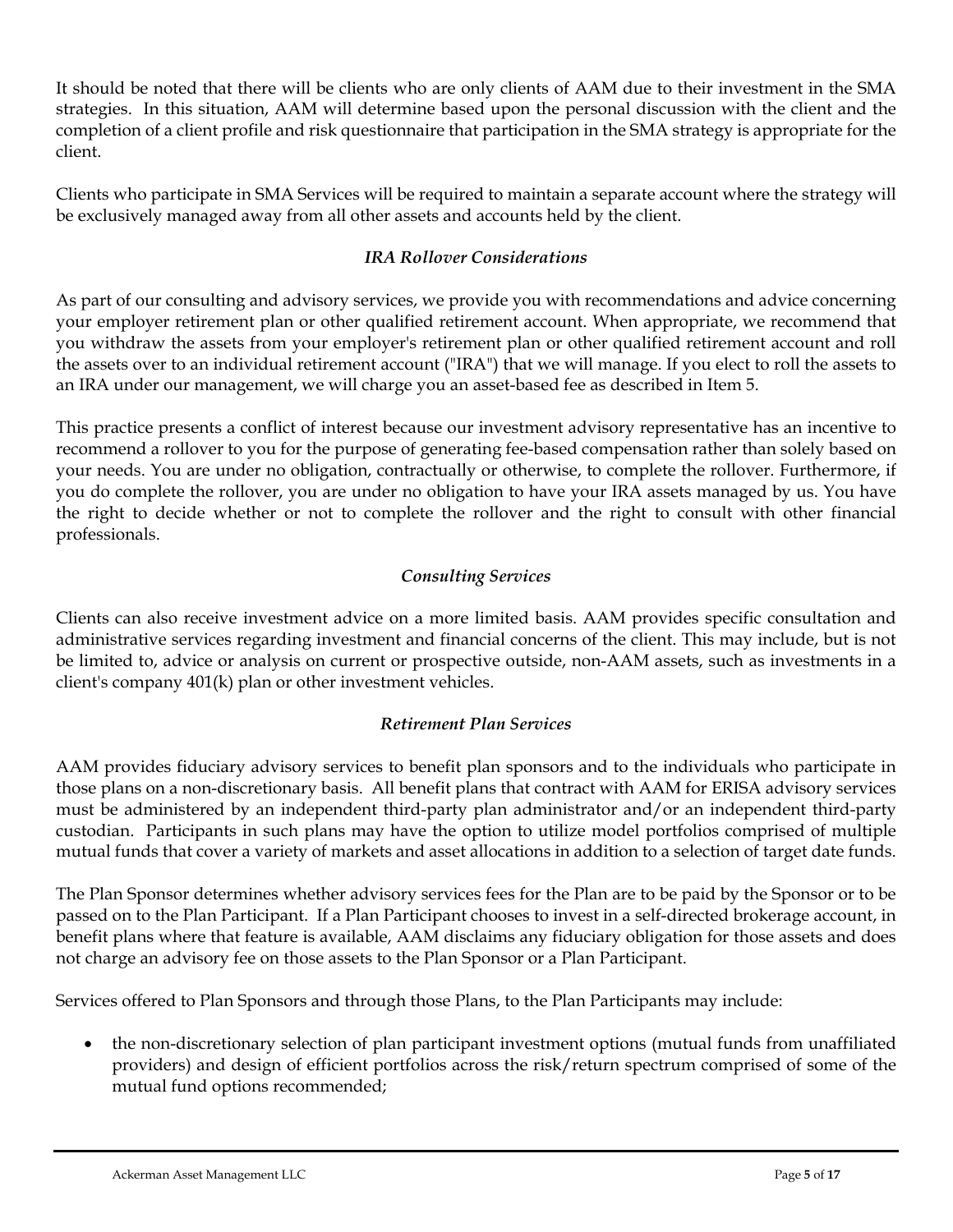- the provision of in-person plan participant retirement investment planning educational meetings upon request from the Plan Sponsor; and
- ongoing monitoring of the plan's investment selections.
- D. Client Tailored Services and Client Imposed Restrictions

AAM offers the same suite of services to all of its clients. Clients have the opportunity to place reasonable restrictions on the types of investments which will be made on the client's behalf. However, if the restrictions prevent AAM from properly servicing the client account, or if the restrictions would require AAM to deviate from its standard suite of services, AAM reserves the right to end the relationship. Clients will always retain individual ownership of all securities.

When appropriate to the needs of the client, AAM may perform short term purchases, trading, short sales, or margin transactions. Because these investment strategies involve certain additional degrees of risk, they will only be utilized when consistent with the client's stated tolerance for risk.

E. Wrap Fee Programs

AAM does not participate in any wrap fee programs.

F. Assets Under Management

AAM has the following assets under management:

|               | Discretionary Amounts: Non-Discretionary Amounts: Date Calculated: |            |
|---------------|--------------------------------------------------------------------|------------|
| \$113,427,764 | \$329,446,820                                                      | 03/06/2022 |

## <span id="page-5-0"></span>**Item 5: Fees and Compensation**

A. Fee Schedules

#### Portfolio Management Services

A maximum annual fee of 1.50% for portfolio management services will be charged as a percentage of assets under management. These fees are negotiable. Fees are paid quarterly in advance, no earlier than at the beginning of each calendar quarter based upon the value (market value or fair market value in the absence of market value), of the client's account at the end of the previous calendar quarter.

Effective April 2022, AAM implemented the billing module on a new back-office software system. This permits us to disclose in detail the adjustments made to the quarterly fee billing for cash flows (deposits into and withdrawals from an account) during the previous quarter for asset-based fee calculations. Adjustments based on cash flows are disclosed in the Investment Management Agreement. The new billing statement will now reflect the adjustments made.

Advisory fees are not reduced to offset transaction costs charged by custodians. Please refer to Item 12 for a description of brokerage practices.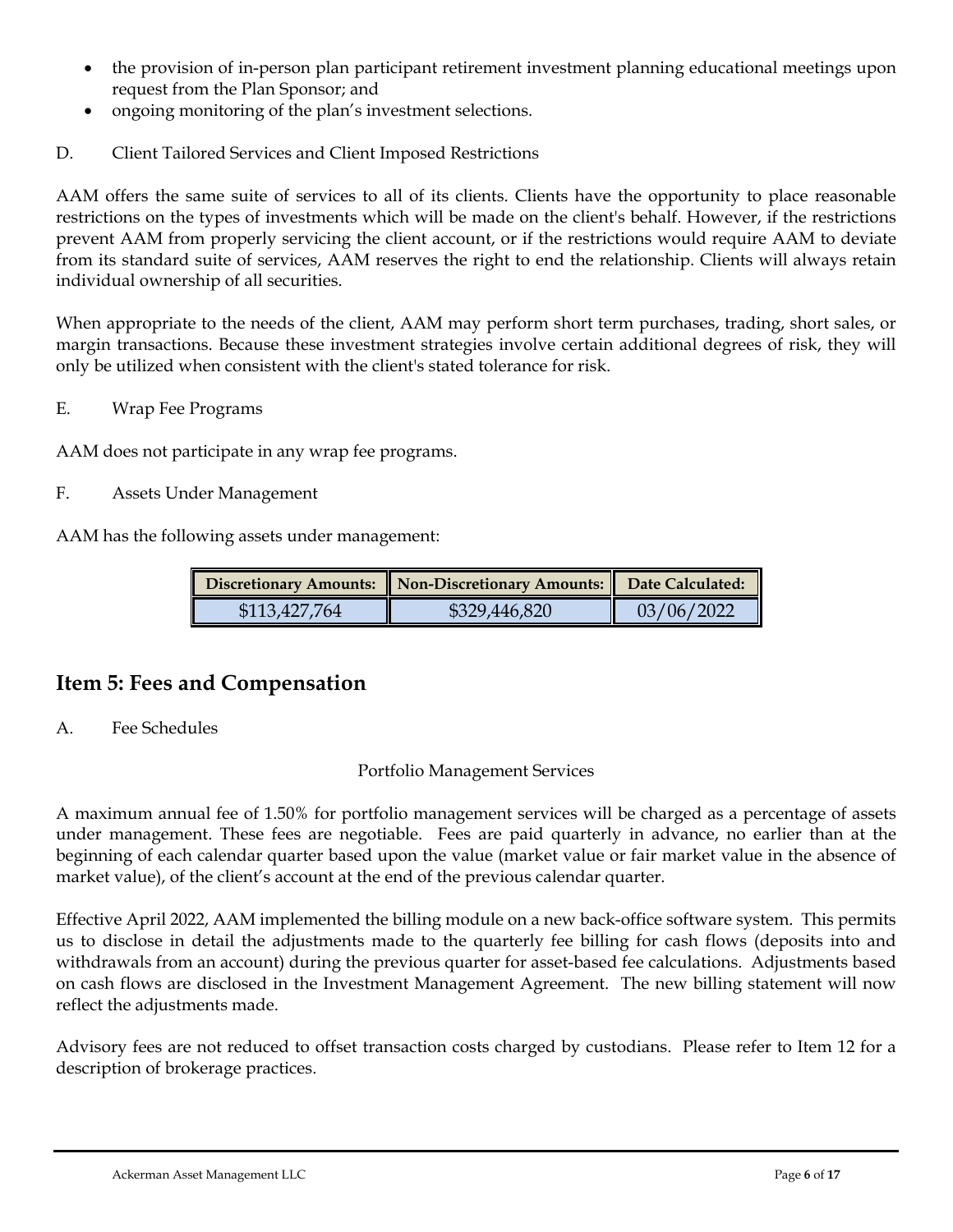#### Separately Managed Account Services

Clients who participate in the SMA Services will be assessed a maximum fee of 1.50% per annum on the assets maintained in the dedicated account for the strategy. The fee assessed is strategy specific. This fee is negotiable. AAM does not charge a Portfolio Management Fee (as described above) in addition to the SMA Service Fee. The SMA Service Fee will be invoiced and paid quarterly, in advance at the end of each calendar quarter. The fee is based upon the value (market value or fair market value in the absence of market value), of the client's account at the end of the previous calendar quarter.

## Consulting Services

Consulting fees will be charged using one of the following methodologies: a) at an hourly rate of \$300; or b) as a fixed dollar fee.

## Retirement Plan Services

A tiered fee schedule is applied for Clients who utilized retirement plan services. The maximum fee assessed is as follows:

| <b>Assets Under Management</b> | <b>Advisory Fee</b> |
|--------------------------------|---------------------|
| First \$1,000,000              | $1.00\%$ per annum  |
| Next \$4,000,000               | $0.50\%$ per annum  |
| Over \$4,000,000               | Negotiable          |

Fees are paid quarterly in advance, no earlier than at the beginning of each calendar quarter based upon the value (market value or fair market value in the absence of market value), of the client's account at the end of the previous calendar quarter. Advisory fees are not reduced to offset transaction costs charged by custodians. AAM may charge clients with larger account balances a flat, asset-based fee or fixed dollar fee for retirement plan services. All fees are paid quarterly in advance, unless mutually agreed upon to be in arrears.

#### B. Negotiability of Fees

AAM may offer discounted rates to its employees and their families as well as to institutional and very high net worth clients with substantial account balances. Clients that had a pre-existing relationship with the President of AAM at his previous firm may have lower fees in some cases, as well as clients of the firm prior to January 1, 2009. In addition, certain client-specific cash management portfolios may be excluded from advisory services and thus not be charged a fee. This will be evaluated on a case by case situation.

#### C. Fee Calculation

The fee charged is calculated as described above and is not charged on the basis of a share of capital gains or capital appreciation of the funds or any portion of the funds of an advisory client (Section 205(a)(1) of the Investment Advisers Act of 1940).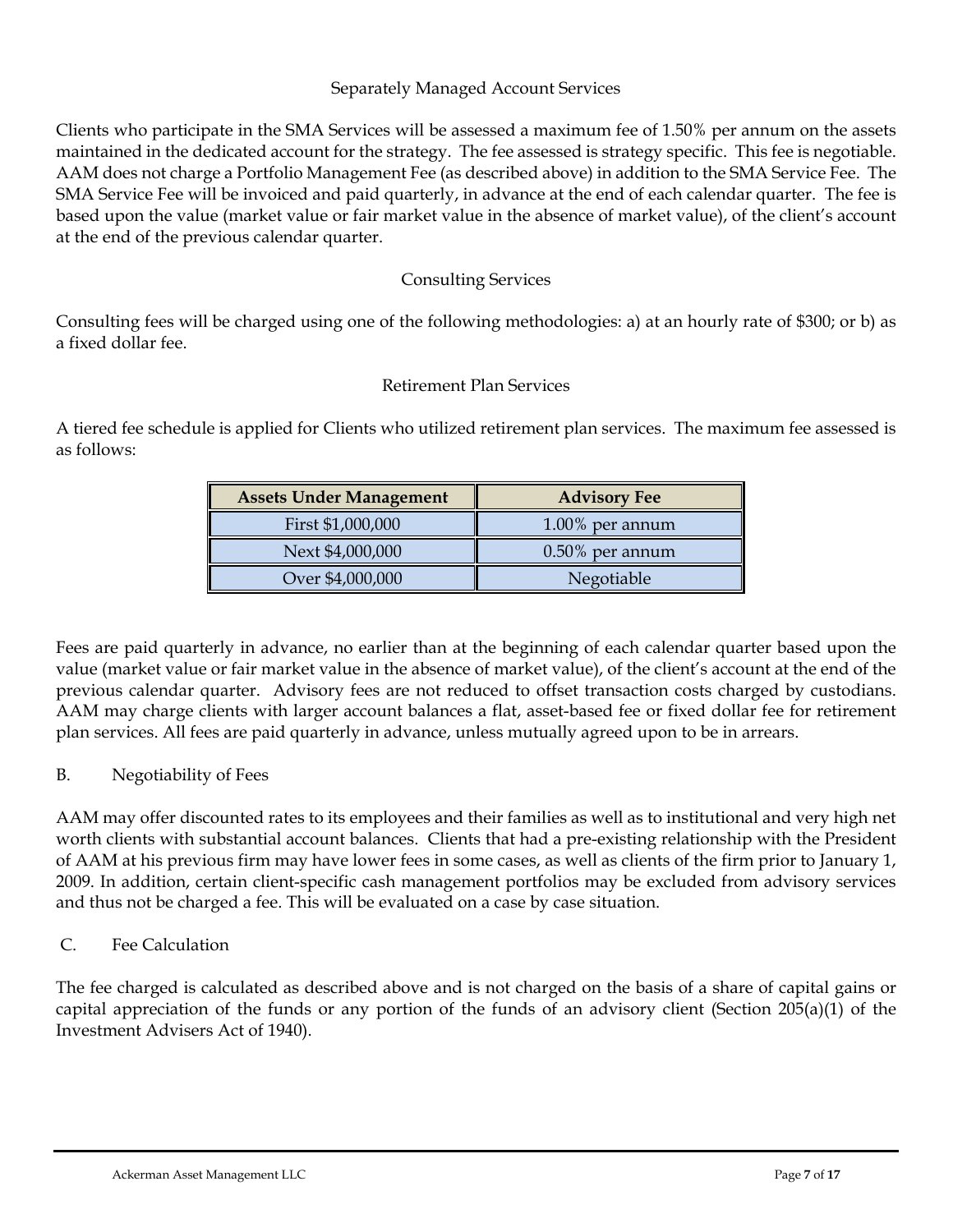## D. Termination of Advisory Relationship

A client agreement may be canceled at any time, by either party, for any reason upon receipt of 30 days prior written notice. Refunds are given on a prorated basis, based on the number of days remaining in a quarter at the point of termination. Clients may terminate their contracts without penalty, for full refund, within 5 business days of signing the advisory contract. In the event of withdrawal of funds or the termination of any account, any fees, commissions, or other expenses associated with rebalancing or liquidating the account holdings may be assessed to the client's account.

## E. Mutual Fund, ETF and Other Third-Party Fees

Clients are responsible for the payment of all third-party fees (i.e. custodian fees, mutual fund and ETF fees, transaction fees, etc.). Those fees are separate and distinct from the fees and expenses charged by AAM.

All fees paid to AAM for investment advisory services are separate and distinct from the fees and expenses charged by mutual funds and ETFs to their shareholders. These fees and expenses are described in each fund's prospectus. These fees will generally include a management fee, other fund expenses, and a possible distribution fee. If the fund also imposes sales charges, a client may pay an initial or deferred sales charge. A client could invest in mutual funds or ETFs directly, without the services of AAM. In that case, the client would not receive the services provided by AAM which are designed, among other things, to assist the client in determining which mutual fund or funds are most appropriate to each client's financial condition and objectives. Accordingly, the client should review both the fees charged by the funds and the fees charged by AAM to fully understand the total amount of fees to be paid by the client and to thereby evaluate the advisory services being provided.

## F. Payment of Fees

## *Payment of Portfolio Management Fees, SMA Fees and Retirement Plan Services Fees*

AAM's fees are typically deducted from client accounts, in advance, at or near the beginning of each calendar quarter (as described previously in Item 5.A.). AAM may directly debit advisory fees from the client account if the following conditions are met:

1. The client provides written authorization permitting AAM's fees to be paid directly from the client's account held by an independent custodian.

2. The adviser sends a Fee Statement to the client and the custodian at the same time. The client's Fee Statement will show the amount of the advisory fee and how it was calculated, while the custodian's Fee Statement will only show the amount of the advisory fee.

3. The adviser informs the client that it is the client's responsibility to verify the accuracy of the fee calculation and that the custodian will not determine whether the fee is properly calculated.

4. The custodian agrees to send to the client a statement, at least quarterly, indicating all amounts disbursed from the account including the amount of advisory fees paid directly to AAM.

Advisory fees may also be invoiced and billed directly to the client with payments due upon receiving the invoice. Clients may select the method in which they are billed.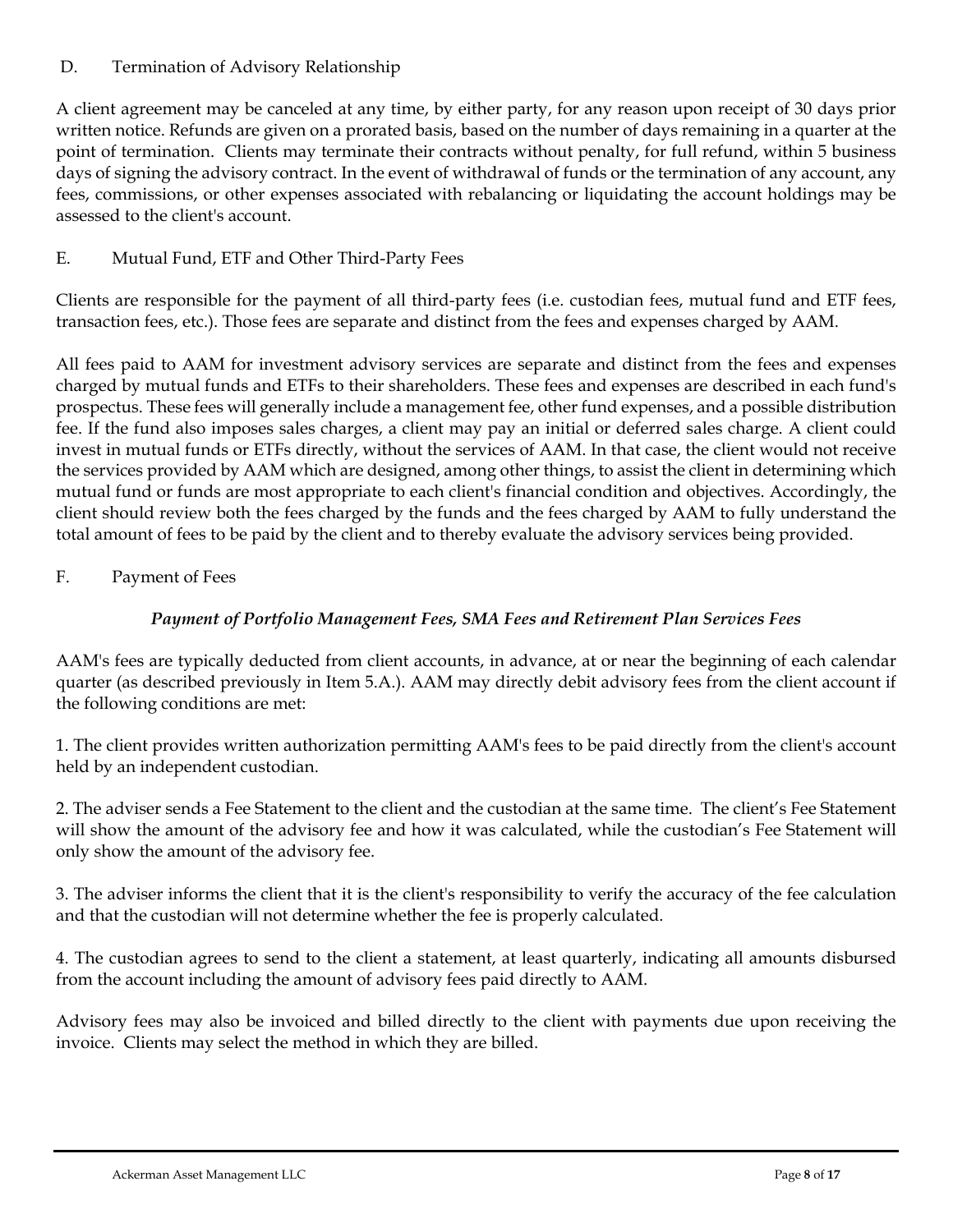#### *Payment of Consulting Services Fees*

The hourly and fixed fees for consulting services are charged quarterly in arrears.

G. Outside Compensation for the Sale of Securities to Clients

AAM does not receive compensation from outside business activities.

## <span id="page-8-0"></span>**Item 6: Performance-Based Fees and Side-By-Side Management**

AAM does not accept performance-based fees or other fees based on a share of capital gains on or capital appreciation of the assets of a client.

## <span id="page-8-1"></span>**Item 7: Types of Clients**

AAM generally provides advisory services to the following types of clients: individuals, high-net-worth individuals, pension and profit-sharing plans, trusts, or other business entities.

#### *Minimum Account Size*

AAM generally imposes a minimum portfolio size of \$500,000 for new clients. Exceptions to the minimum portfolio level may be separately negotiated on a case-by-case basis. AAM may continue to service existing accounts that have values that are below the minimum.

## <span id="page-8-2"></span>**Item 8: Methods of Analysis, Investment Strategies, and Risk of Investment Loss**

#### *Methods of Analysis*

AAM's methods of analysis include charting analysis, fundamental analysis, and technical analysis. The main sources of information include financial newspapers and magazines, research materials prepared by others, corporate rating services, annual reports, prospectuses, filings with the Securities and Exchange Commission, company press releases, Morningstar mutual fund information, and historical security pricing data.

Charting analysis strategy involves using and comparing various charts to predict long and short-term performance or market trends. The risk involved in solely using this method is that only past performance data is considered without using other methods to crosscheck data. Using charting analysis without other methods of analysis would be making the assumption that past performance will be indicative of future performance. This may not be the case.

Fundamental analysis concentrates on factors that determine a company's value and expected future earnings. This strategy would normally encourage equity purchases in stocks that are undervalued or priced below their perceived value. The risk assumed is that the market will fail to reach expectations of perceived value.

Technical analysis attempts to predict a future stock price or direction based on market trends. The assumption is that the market follows discernible patterns and if these patterns can be identified then a prediction can be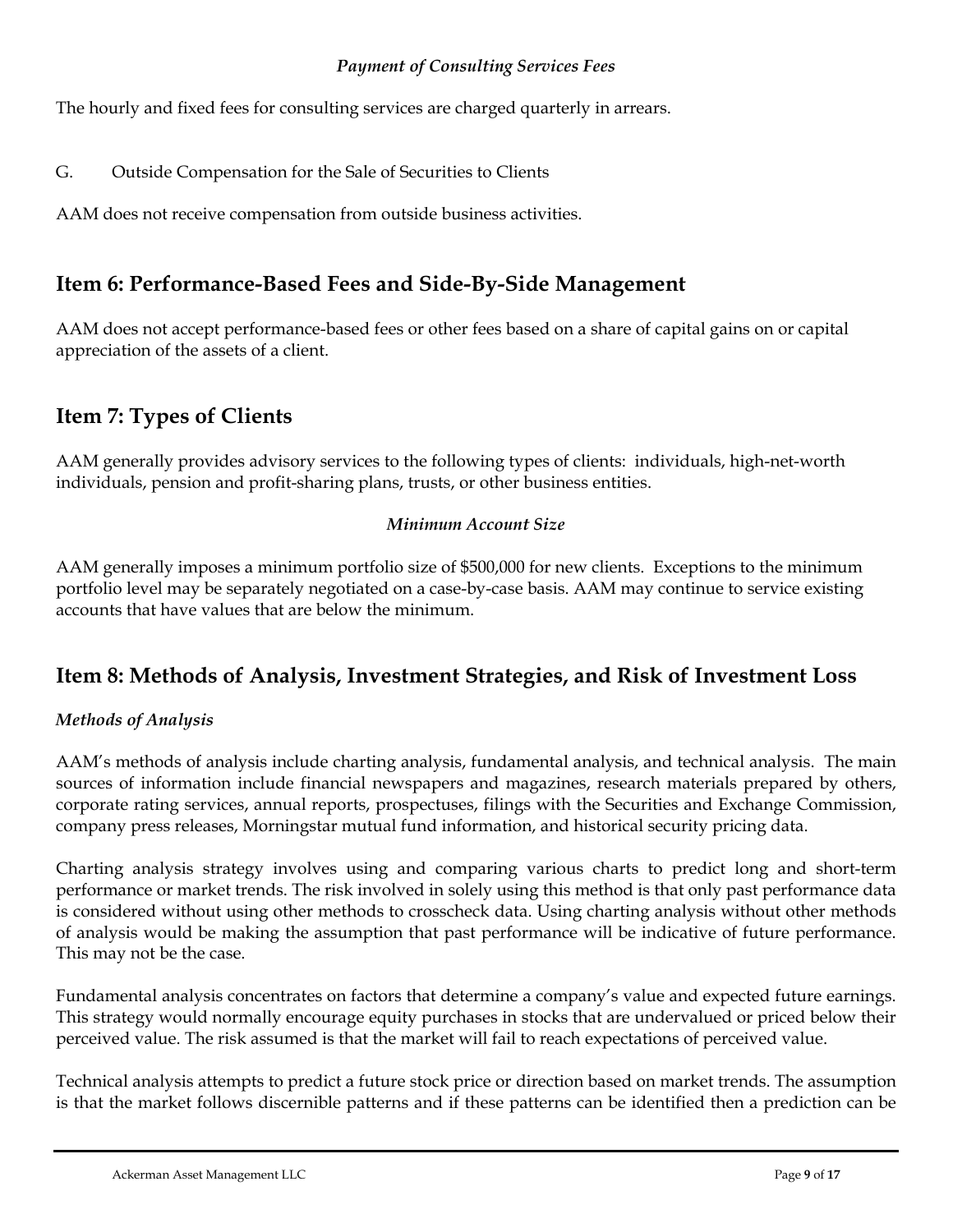made. The risk is that markets do not always follow patterns and relying solely on this method may not work long term.

#### *Investment Strategies*

AAM primarily uses mutual funds, exchange traded funds, stocks, bonds, and CD's. AAM may also use long term trading, short term trading, short sales, and margin transactions strategies. Based on the market environment, we may use inverse or leveraged ETFs to a certain degree.

Long term trading is designed to capture market rates of both return and risk. Frequent trading, when done, can affect investment performance, particularly through increased brokerage and other transaction costs and taxes. Short term trading and margin transactions generally hold greater risk and clients should be aware that there is a material risk of loss using any of those strategies.

Short sales involve the sale of an asset or stock an investor does not own. It is generally a transaction in which an investor sells borrowed securities in anticipation of a price decline; the investor is then required to return an equal number of shares at some point in the future.

An inverse ETF is an exchange-traded fund ("ETF") constructed by using various derivatives for the purpose of profiting from a decline in the value of an underlying benchmark. Investing in inverse ETFs is similar to holding various short positions or using a combination of advanced investment strategies to profit from falling prices. An inverse ETF is also known as a "Short ETF," or "Bear ETF."

Margin transaction strategies involve[s trading](https://financial-dictionary.thefreedictionary.com/Trading) [securities](https://financial-dictionary.thefreedictionary.com/Securities) that an [investor](https://financial-dictionary.thefreedictionary.com/investor) ha[s bought](https://financial-dictionary.thefreedictionary.com/buy) wit[h money](https://financial-dictionary.thefreedictionary.com/money) [borrowed](https://financial-dictionary.thefreedictionary.com/Borrow) from a [broker](https://financial-dictionary.thefreedictionary.com/broker) for that purpose. An investor who trades on margin can realize huge [gains](https://financial-dictionary.thefreedictionary.com/Gain) if the [price](https://financial-dictionary.thefreedictionary.com/price) of the security moves in a favorable direction; however, he/she also takes on a great deal of risk because it may not move in such a direction.

A leveraged [exchange-traded fund](https://www.investopedia.com/terms/e/etf.asp) is a fund that uses [financial derivatives](https://www.investopedia.com/video/play/derivative/) and debt to amplify the returns of an underlying index. These funds aim to keep a constant amount of leverage during the investment time frame, such as a 2:1 or 3:1 ratio.

#### *Risks Associated with Investing*

All investment programs have certain risks that are borne by the investor. Our investment approach constantly keeps the risk of loss in mind. Investors face the following investment risks:

- Interest-rate Risk: Fluctuations in interest rates may cause investment prices to fluctuate. For example, when interest rates rise, yields on existing bonds become less attractive, causing their market values to decline.
- Market Risk: The price of a security, bond, or mutual fund may drop in reaction to tangible and intangible events and conditions. This type of risk is caused by external factors independent of a security's particular underlying circumstances. For example, political, economic and social conditions may trigger market events
- Inflation Risk: When any type of inflation is present, a dollar today will not buy as much as a dollar next year, because purchasing power is eroding at the rate of inflation.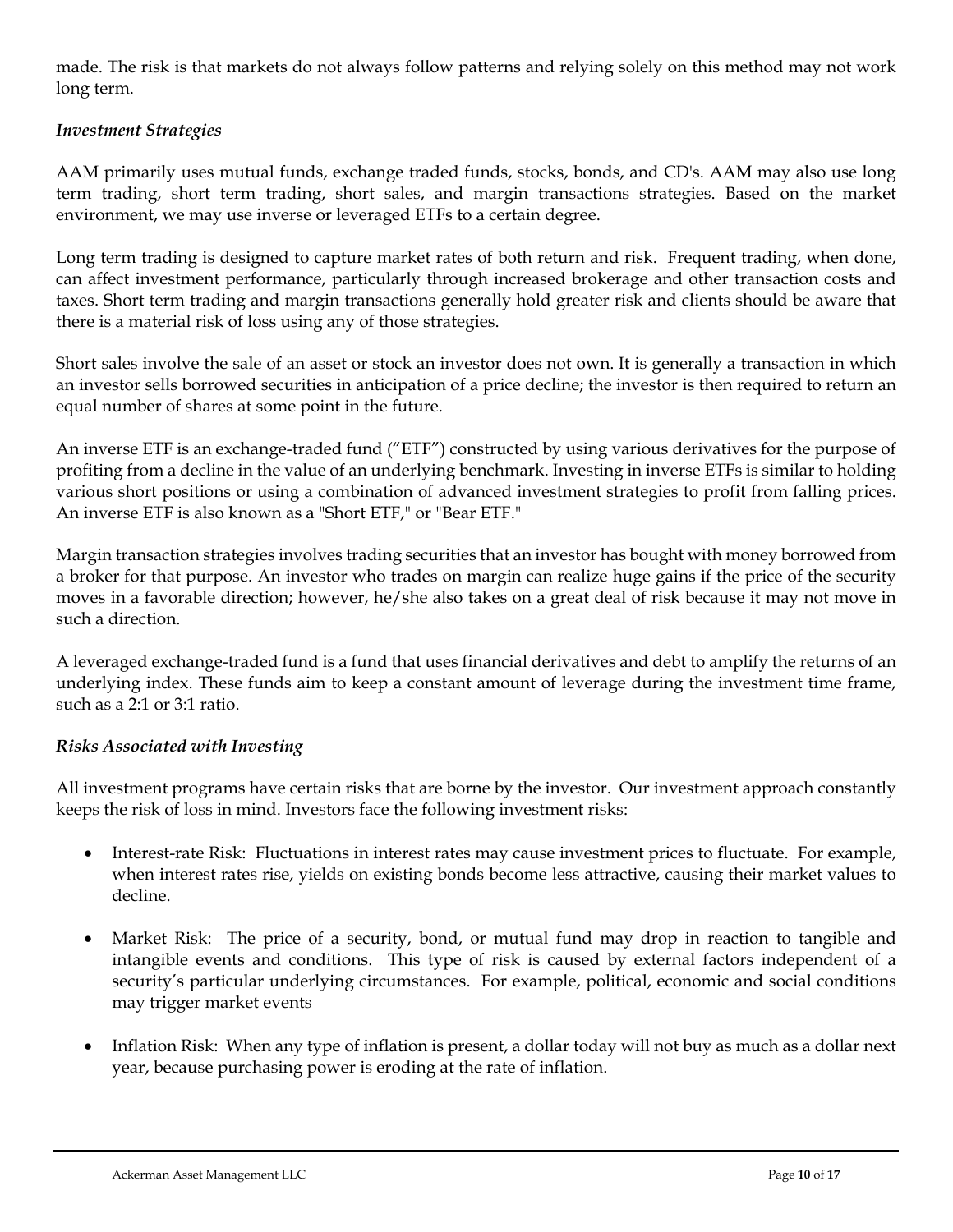- Currency Risk: Overseas investments are subject to fluctuations in the value of the dollar against the currency of the investment's originating country. This is also referred to as exchange rate risk.
- Reinvestment Risk: This is the risk that future proceeds from investments may have to be reinvested at a potentially lower rate of return (i.e. interest rate). This primarily relates to fixed income securities.
- Business Risk: These risks are associated with a particular industry or a particular company within an industry. For example, oil-drilling companies depend on finding oil and then refining it, a lengthy process, before they can generate a profit. They carry a higher risk of profitability than an electric company, which generates its income from a steady stream of customers who buy electricity no matter what the economic environment is like.
- Liquidity Risk: Liquidity is the ability to readily convert an investment into cash. Generally, assets are more liquid if many traders are interested in a standardized product. For example, Treasury Bills are highly liquid, while real estate properties are not.
- Financial Risk: Excessive borrowing to finance a business' operations increases the risk of profitability, because the company must meet the terms of its obligations in good times and bad. During periods of financial stress, the inability to meet loan obligations may result in bankruptcy and/or a declining market value.
- Political Risks. Most investments have a global component, even domestic stocks. Political events anywhere in the world may have unforeseen consequences to markets around the world.
- Default Risk. This risk pertains to the ability of a company to service their debt. Ratings provided by several rating services help to identify those companies with more risk. Obligations of the U.S. government are said to be free of default risk.
- Leverage Risk. Leverage is a facility that enables you to get a much larger exposure to the market you're trading than the amount you deposited to open the trade. Leveraged products magnify your potential profit but also increase your potential loss.

AAM generally seeks investment strategies that do not involve significant or unusual risk beyond that of the general domestic and/or international equity markets. However, it may utilize margin transactions which generally hold greater risk of capital loss and clients should be aware that there is a material risk of loss using any of those strategies.

Past performance is not a guarantee of future returns. Investing in securities involves a risk of loss that you, as a client, should be prepared to bear.

*Investing in securities involves a risk of loss that you, as a client, should be prepared to bear.*

# <span id="page-10-0"></span>**Item 9: Disciplinary Information**

Mr. Ackerman has not been involved in any legal or disciplinary events throughout his investment career.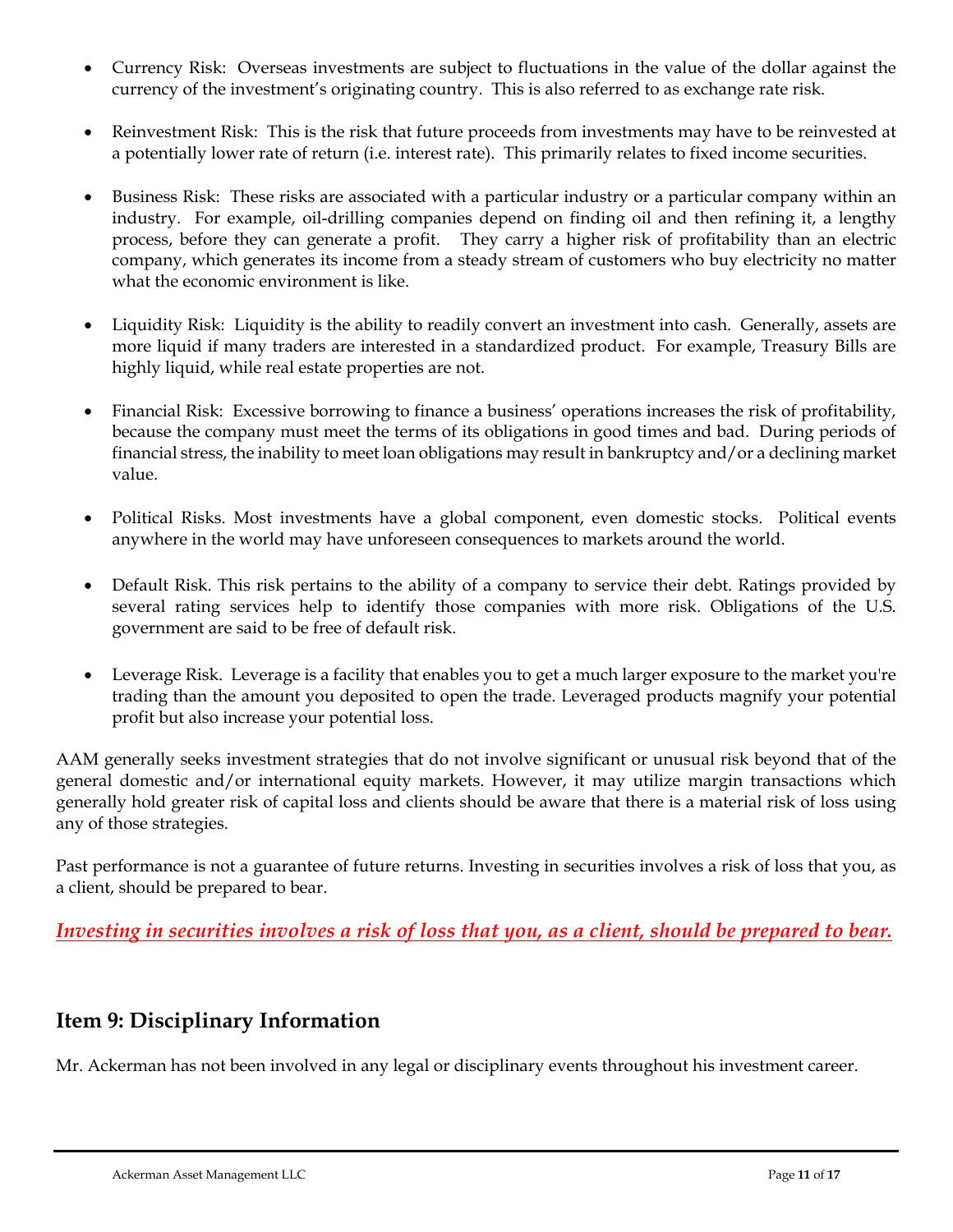# <span id="page-11-0"></span>**Item 10: Other Financial Industry Activities and Affiliations**

A. Registration as a Broker/Dealer Representative

Neither AAM nor its representatives are registered representatives of a broker/dealer.

B. Other Registration

Neither AAM nor its representatives are registered as a Futures Commission Merchant, Commodity Pool Operator, or a Commodity Trading Advisor.

C. Registration Relationships Material to this Advisory Business and Possible Conflicts of Interests

Neither AAM nor its representatives have any material relationships to this advisory business outside of those identified above that would present a possible conflict of interest.

D. Selection of Other Advisors or Managers and How This Adviser is Compensated for Those Selections

AAM does not utilize nor select other advisors or third-party managers. All assets are managed by AAM.

# <span id="page-11-1"></span>**Item 11: Code of Ethics, Participation or Interest in Client Transactions and Personal Trading**

A. Code of Ethics

We have a written Code of Ethics that covers the following areas: Prohibited Purchases and Sales, Insider Trading, Personal Securities Transactions, Exempted Transactions, Prohibited Activities, Conflicts of Interest, Gifts and Entertainment, Confidentiality, Service on a Board of Directors, Compliance Procedures, Compliance with Laws and Regulations, Procedures and Reporting, Certification of Compliance, Reporting Violations, Compliance Officer Duties, Training and Education, Recordkeeping, Annual Review, and Sanctions. Clients may request a copy of our Code of Ethics from management.

B. Recommendations Involving Material Financial Interests

AAM does not recommend that clients buy or sell any security in which a related person to AAM has a material financial interest.

C. Participation or Interest in Client Transactions

AAM or individuals associated with AAM may buy or sell securities identical to, or different than, those recommended to customers for their personal accounts. In addition, any related person(s) may have an interest or position in a certain security(ies) which may also be recommended to a client. It is the expressed policy of AAM that no person employed by AAM may purchase or sell any security prior to a transaction(s) being implemented for an advisory account, and therefore, preventing such employees from benefiting from transactions placed on behalf of advisory accounts.

As these situations represent a conflict of interest, AAM has established the following restrictions in order to ensure its fiduciary responsibilities: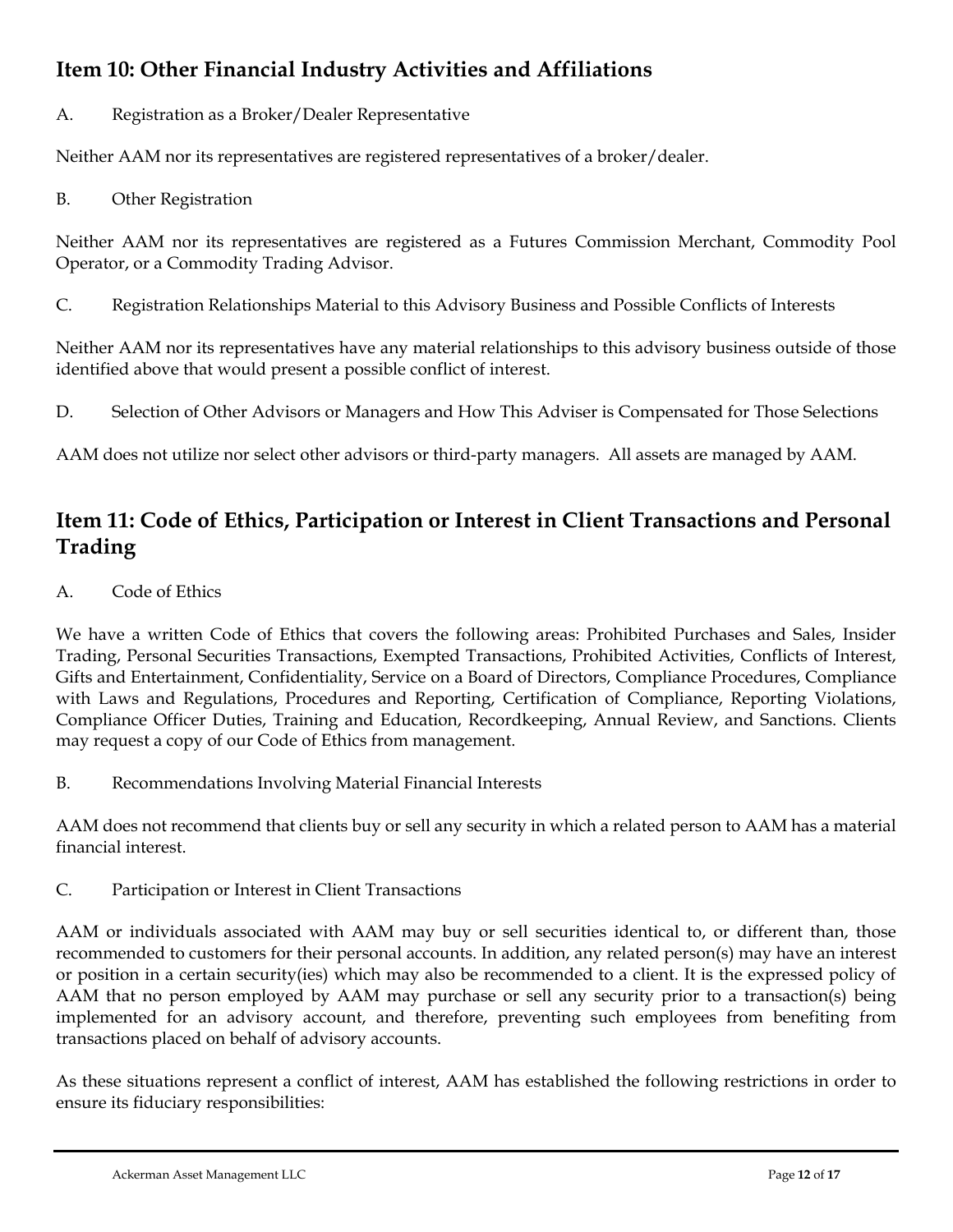- A director, officer or employee of AAM shall not buy or sell securities for their personal portfolio(s) where their decision is substantially derived, in whole or in part, by reason of his or her employment unless the information is also available to the investing public on reasonable inquiry. No person of AAM shall prefer his or her own interest to that of the advisory client.
- AAM maintains a list of all securities holdings for itself, and anyone associated with this advisory practice with access to advisory recommendations. These holdings are reviewed on a regular basis by James Ackerman, President and CCO of AAM.
- AAM emphasizes the unrestricted right of the client to decline to implement any advice rendered, except in situations where AAM is granted discretionary authority of the client's account.
- AAM requires that all individuals must act in accordance with all applicable federal and state regulations governing registered investment advisory practices.
- Any individual not in observance of the above may be subject to termination.

## D. Aggregation of Trades

AAM may aggregate trades for itself or for its associated person with client trades, providing that the following conditions are met:

- No advisory client will be favored over any other client; each client that participates in an aggregated order will participate at the average share price for all AAM's transactions in a given security on a given business day. Under the client's agreement with the custodian/broker, transaction costs will be based on the number of shares traded for each client;
- AAM will prepare, before entering an aggregated order, a written statement ('Allocation Statement') specifying the participating client accounts and how it intends to allocate the order among those clients;
- If the aggregated order is filled in its entirety, it will be allocated among clients in accordance with the Allocation Statement; if the order is partially filled, it will be allocated pro-rata based on the Allocation Statement.
- Notwithstanding the foregoing, the order may be allocated on a basis different from that specified in the Allocation Statement if all client accounts receive fair and equitable treatment and the reason for different allocation is explained in writing and is approved by AAM's compliance officer no later than one hour after the opening of the markets on the trading day following the day the order was executed;
- AAM's books and records will separately reflect, for each client account, the orders of which are aggregated, the securities held by, and bought and sold for that account;
- Funds and securities of clients whose orders are aggregated will be deposited with one or more banks or broker-dealers, and neither the clients' cash nor their securities will be held collectively any longer than is necessary to settle the purchase or sale in question on a delivery versus payment basis; cash or securities held collectively for clients will be delivered out to the custodian bank or broker-dealer as soon as practicable following the settlement;
- AAM will receive no additional compensation or remuneration of any kind as a result of the proposed aggregation; and
- Individual advice and treatment will be accorded to each advisory client.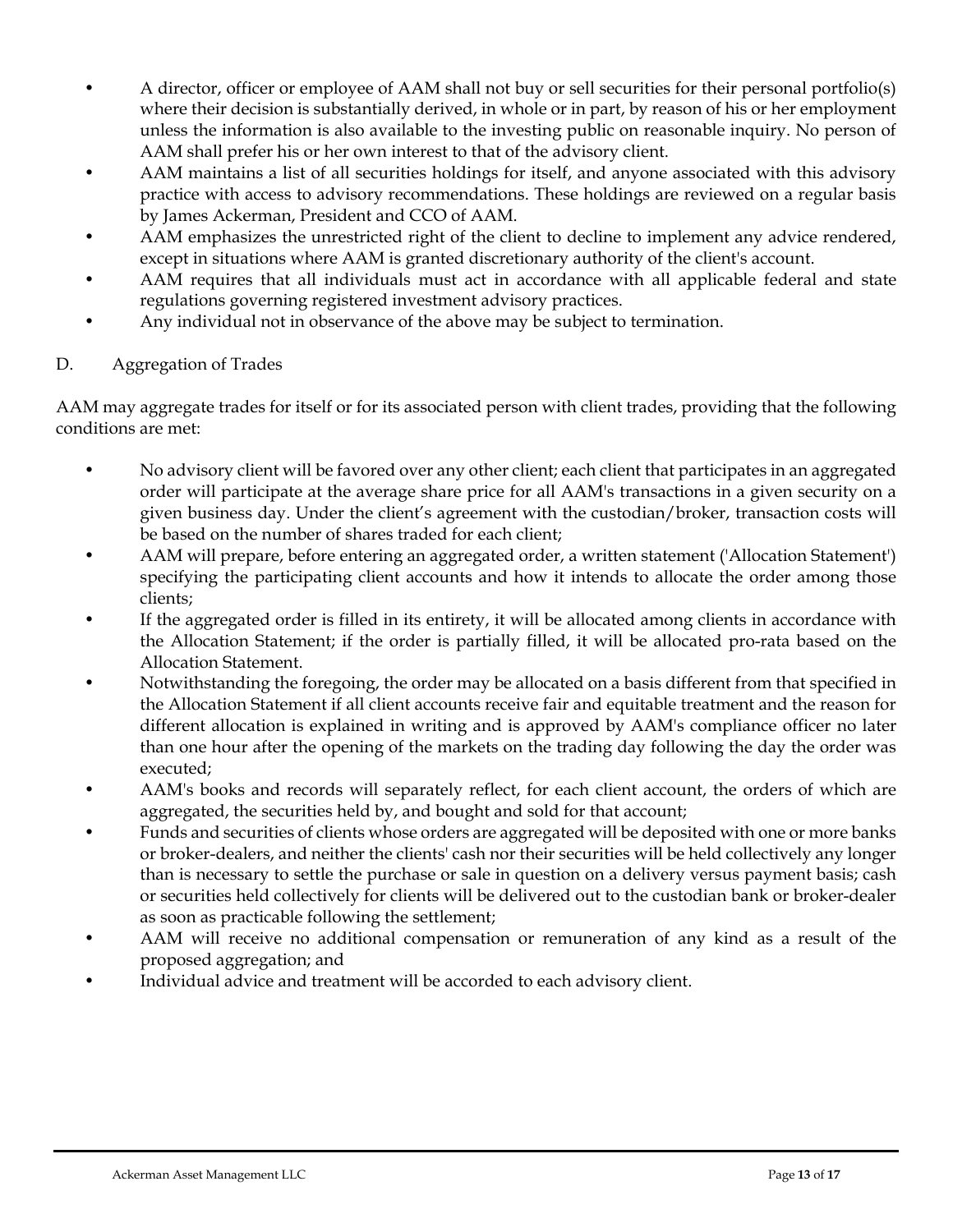# <span id="page-13-0"></span>**Item 12: Brokerage Practices**

## A. Selecting Brokerage Firms

As AAM does not have the discretionary authority to determine the broker/dealer to be used or the commission rates to be paid, clients must direct AAM as to the broker/dealer to be used. In directing the use of a particular broker or dealer, it should be understood that AAM will not have authority to negotiate commissions among various brokers or obtain volume discounts, and best execution may not be achieved. In addition, a disparity in commission charges may exist between the commissions charged to other clients.

AAM reserves the right to decline acceptance of any client account that directs the use of a broker dealer that AAM believes would adversely affect its duty to obtain best execution. While there is no direct linkage (except in certain circumstances) between the investment advice given to clients and AAM's use of a custodian for its client's accounts, economic benefits are received by AAM which would not be received if AAM did not give investment advice to clients. These benefits include: A dedicated trading desk that services custodial participants exclusively, a dedicated service group and an account services manager dedicated to AAM's accounts, access to a real-time order matching system, ability to 'block' client trades, electronic download of trades, balances and positions, access, for a fee, to an electronic interface with a custodian's software, duplicate and batched client statements, confirmations and year-end summaries, the ability to have advisory fees directly debited from client accounts (in accordance with federal and state requirements), internet access to statements, confirmations and transfer of asset status), access for clients to view accounts over the internet, ability to have loads waived for AAM's clients who invest in certain loaded funds, when certain conditions are met and maintained and the ability to have custody fees waived (when negotiated by the adviser and allowed under certain circumstances). The benefits received do not depend upon the amount of transactions directed to, or amount of assets custodied.

Best Execution. While AAM has a reasonable belief that a Custodian used for its client accounts is able to obtain best execution and competitive prices, AAM will not be independently seeking best execution price capability through other broker dealers. AAM will never charge a premium or commission on transactions, beyond the actual cost imposed by Custodian.

• Research and Other Soft-Dollar Benefits. AAM receives no premium research, product, or service other than execution from a broker-dealer or third-party in connection with client securities transactions ("soft dollar benefits").

• Brokerage for Client Referrals. AAM receives no referrals from a broker-dealer or third party in exchange for using that broker-dealer or third party.

AAM may receive a benefit from a custodian, as it does not have to produce or pay for access to certain research, products or services. AAM may have an incentive to select or recommend a broker-dealer based on the firm's interest in receiving the research or other products or services, rather than on the clients' interest in receiving most favorable execution.

B. Aggregating (Block) Trading for Multiple Client Accounts

AAM will block trades where possible and when advantageous to clients. This blocking of trades permits the trading of aggregate blocks of securities composed of assets from multiple clients' accounts so long as transaction costs are shared equally and on a pro-rated basis between all accounts included in any such block. Block trading allows AAM to execute equity trades in a more timely and equitable manner. Trades for affiliated accounts may be included in AAM client block trades.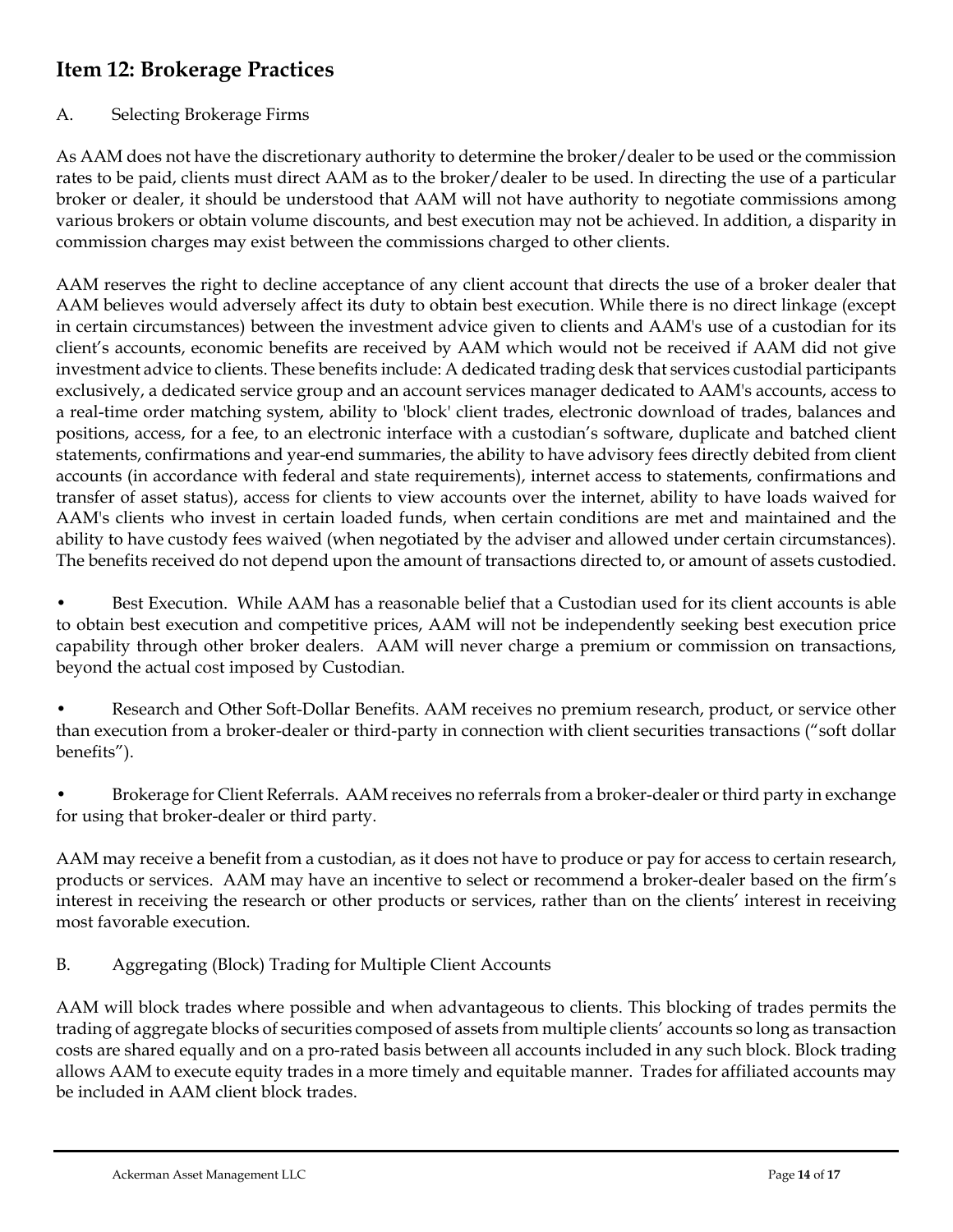# <span id="page-14-0"></span>**Item 13: Reviews of Accounts**

A. Frequency and Nature of Periodic Reviews and Who Makes Those Reviews

While the underlying securities within client accounts are continuously monitored, these accounts are reviewed at least quarterly by James Ackerman, President of AAM. Accounts are reviewed in the context of each client's stated investment objectives and guidelines. All accounts at AAM are assigned to this reviewer.

B. Factors That Will Trigger a Non-Periodic Review of Client Accounts

Reviews may be triggered by material market, economic or political events, or by changes in client's financial situations (such as retirement, termination of employment, physical move, or inheritance).

C. Content and Frequency of Regular Reports Provided to Clients

All clients will receive monthly and/or quarterly statements and confirmations from their respective brokerdealer(s) and/or custodian(s).

# <span id="page-14-1"></span>**Item 14: Client Referrals and Other Compensation**

A. Economic Benefits Provided by Third Parties for Advice Rendered to Clients (Includes Sales Awards or Other Prizes)

AAM does not receive any economic benefit, directly or indirectly from any third party for advice rendered to AAM clients.

B. Compensation to Non–Advisory Personnel for Client Referrals

AAM does not directly or indirectly compensate any person for client referrals.

# <span id="page-14-2"></span>**Item 15: Custody**

AAM does not take direct custody of client accounts; however, AAM does have authority to withdraw advisory fees per conditions outlined in Item 5(F) for both discretionary and non-discretionary accounts. Clients receive account statements directly from the custodian at their address of record or via email at least quarterly. Clients should carefully review statements received from the custodian.

# <span id="page-14-3"></span>**Item 16: Investment Discretion**

For those clients' accounts where AAM provides ongoing supervision, the client has given AAM written discretionary authority over the client's accounts with respect to securities to be bought or sold, the amount of securities to be bought or sold, as well as the timing of such transactions. Details of this relationship are fully disclosed to the client before any advisory relationship has commenced. The client provides AAM discretionary authority via a limited power of attorney in the Investment Advisory Contract and in the contract between the client and the custodian. Any limitations on this discretionary authority shall be included in this written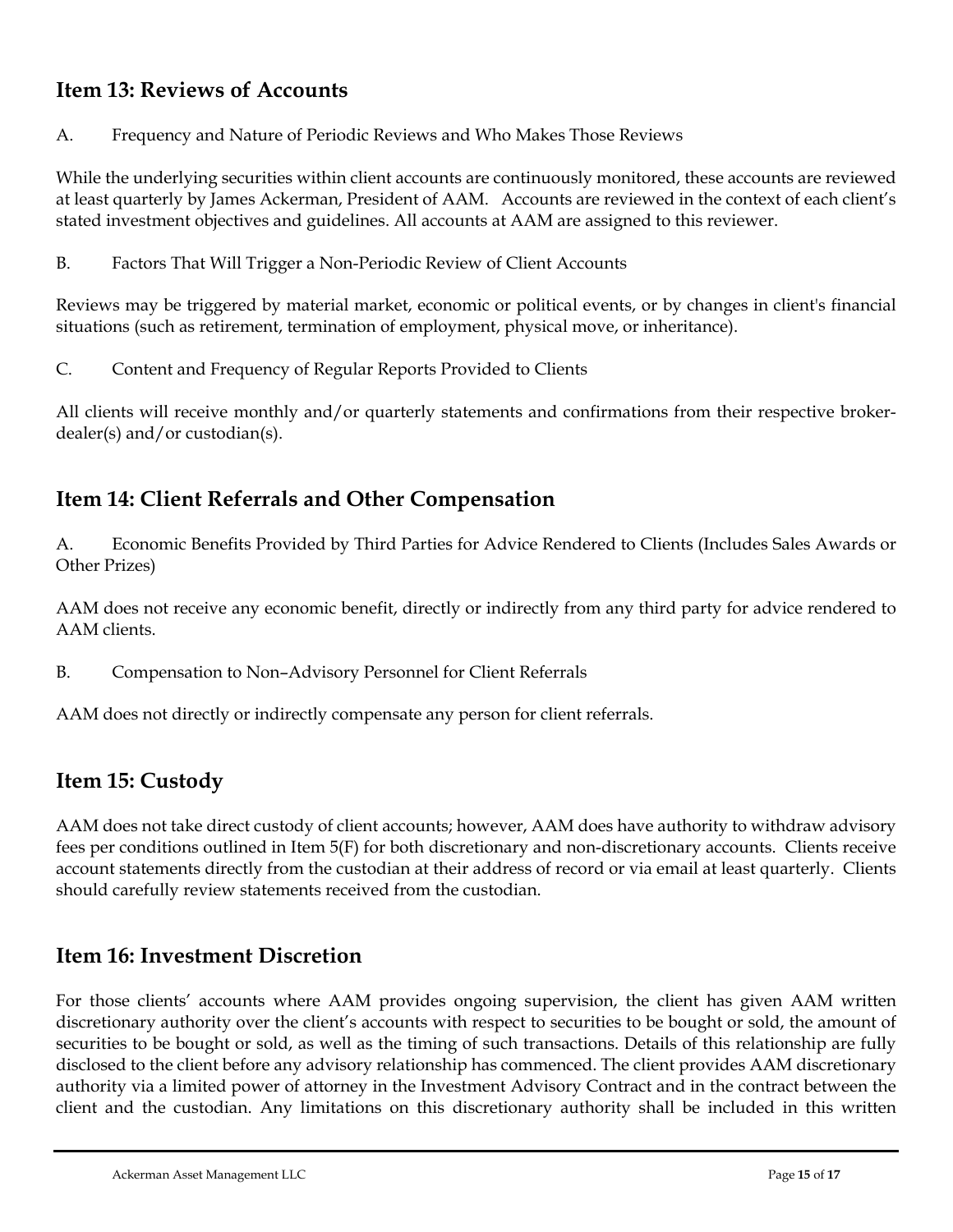authority statement. Clients may change/amend these limitations as required. Such amendments shall be submitted in writing. AAM does not request any discretionary authority related to Consulting and Retirement Plan Services.

# <span id="page-15-0"></span>**Item 17: Voting Client Securities (Proxy Voting)**

AAM will not ask for, nor accept voting authority for client securities. Clients will receive proxies directly from the issuer of the security or the custodian. Clients should direct all proxy questions to the issuer of the security. When assistance on voting proxies is requested, AAM may provide advice regarding the client. If a conflict of interest exists, it will be disclosed to the client.

# <span id="page-15-1"></span>**Item 18: Financial Information**

<span id="page-15-2"></span>Neither AAM, nor its management personnel, have any financial conditions that are likely to reasonably impair our ability to meet contractual commitments to clients. AAM does not require nor solicit prepayment of more than \$1,200 in fees per client, six months or more in advance and therefore does not need to include a balance sheet with this brochure. AAM nor its management have been the subject of a bankruptcy petition in the last ten years.